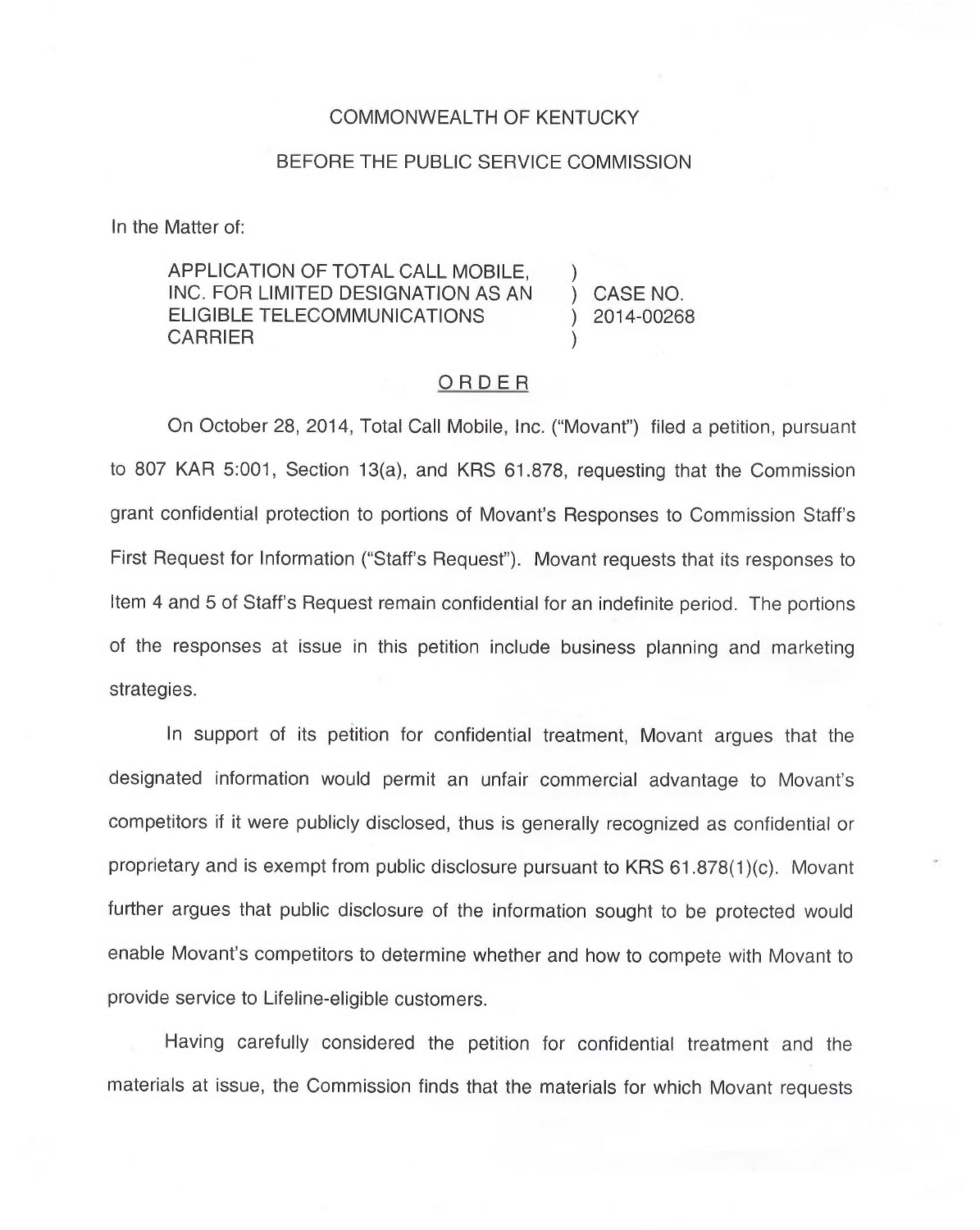confidential treatment do not meet the criteria for confidential treatment under 807 KAR 5:001, Section, 13, and KRS 61.878(1)(c). The Commission finds that the disclosure of materials contained in Movant's responses to Items 4 and 5 of Staff's First Request would not provide existing and potential competitors with an unfair competitive advantage. The information for which Movant requests confidential treatment does not contain specific marketing practices or business planning strategies, but instead consists of statements of a general nature regarding business practices. Movant's request for confidential treatment of its responses to Items 4 and 5 and Staff's First Request should be denied.

IT IS THEREFORE ORDERED that:

1. Movant's motion for confidential protection is hereby denied.

2. The materials for which Movant's request for confidential treatment has been denied shall not be placed in the public record or made available for inspection for 20 days from the date of this Order in order to allow Movant to seek a remedy afforded by law.

> By the Commission ENTERED JAN 12 2015 KENTUCKY PUBLIC **IICE COMMISSION**

ATTEST:  $\parallel$ Executive Director